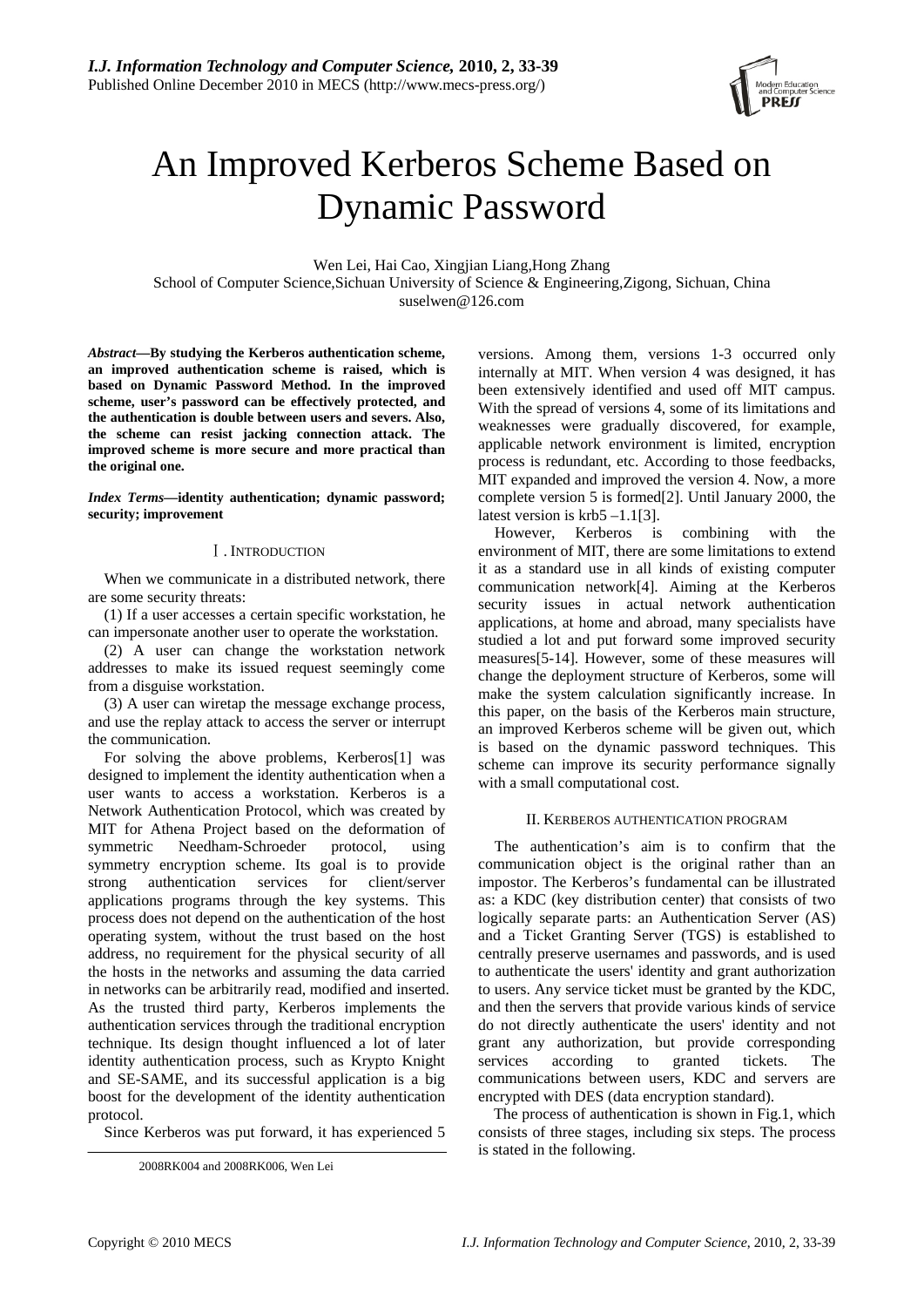

Figure 1. The process of Kerberos authentication

The symbols among the later are illustrated as follows: • ID\*\*\*: \*\*\* ID identity

- TSx: Timestamp, x is one of 1,2,3,4 and 5
- $\bullet$  K<sub>tgs</sub>: The shared secret key between AS and TGS
- $\bullet$  K<sub>v</sub>: The shared secret key between TGS and V
- Exxx<sup>[\*]</sup>: Using the key xxx to encrypt  $*$
- $K_{c,v}$ : The session key shared by C and V
- $\bullet$  K<sub>c,tgs</sub>: The session key shared by C and TGS

Stage 1. User authentication and asking for the Ticket $_{\text{tgs}}$  of TGS:

 $\textcircled{1}C \rightarrow AS : ID_c \parallel ID_{tgs} \parallel TSI ;$ 

$$
\textcircled{2} \text{AS} \rightarrow \text{C} : ID_c \parallel Ticket_{tgs} \parallel E_{Kc} \quad [K_{c,tgs} \parallel TS2 \parallel \text{ID}_{tgs}],
$$

Notes:  $Ticket_{tgs} = E_{Ktgs} [K_{c,tgs} || ID_c || TS2 ||$  $ID_{tgs}$ ];

Firstly, the user asks for a TGT (Ticket Granting Ticket) at a client. When logging, the user will be asked to enter his username, then the client will send a cleartext message to the AS requesting services, which includes the user ID and TGS ID.

Secondly, the AS grants a TGT to user. After receiving the user's request, the AS will check the user's ID. If the user is valid, the AS will generate a Session Key  $K_{\text{c,tgs}}$  for protecting the communication between Client and TGS, and create a TGT *Ticket<sub>tgs</sub>*, then encrypt them by  $K_c$  and send to Client. In particular, the *Ticket<sub>tes</sub>* includes the client ID, the TGS ID, client network address, the current time, ticket validity period, and the client/TGS session key; the  $K_c$  is derived from the user's password, and only can be known by the user and the AS.

Stage 2. Asking for the credential  $Ticket_v$  for accessing application server:

$$
\textcircled{3} C \rightarrow TGS: ID_{v} \parallel Ticket_{tgs} \parallel Author_{c,tgs},
$$

Notes: 
$$
Author_{c, tgs} = E_{Kc, tgs}[ID_c \parallel TS3];
$$

④TGS→C: *IDc*‖*Ticketv*‖E*Kc,tgs*[*Kc,v*‖*TS4*‖  $ID_{tes}$ ],

Notes:*Ticket<sub>v</sub>* = $E_{Kv}$  [ $K_{c,v}$  ||  $ID_c$  ||  $ID_v$  ||  $TS4$ ];

Thirdly, asking for the credential *Ticket<sub>v</sub>*. After receiving the message from TGS, the user is asked to provide his password. The client changes the password to  $K_c$ , and decrypts the message to obtain the *Ticket<sub>tes</sub>* and *Kc,tgs*,and saves them for later communication. For security, the password and  $K_c$  will be removed. If the login time is out of the ticket validity period, the user is asked for a new *Ticket<sub>tgs</sub>* request. Certainly, user can check the current status of his tokens.

A ticket is only corresponding to a specific service, thus the user needs to separately ask for the granting server tickets (*Ticket<sub>v</sub>*) for each application server (V), the *Ticket<sub>v</sub>* can be obtained from TGS. When asking for a *Ticketv*, the client must send a request message to TGS, which includes V's ID, the *Ticket<sub>tgs</sub>* and the encrypted which includes  $\sqrt{s}$  is  $\frac{1}{2}$ , the *Tienergs* .

Ticket<sub>tgs</sub> remaining valid time and the service default valid time. Fourthly, TGS grants *Ticket<sub>v</sub>* to user. Upon receiving the user's request message, the TGS decrypts *Ticket<sub>tes</sub>* using its own secret key to get  $K_{c, \text{tgs}}$ . Then using  $K_{c, \text{tgs}}$ , the TGS decrypts message *Auth<sub>c,tgs</sub>*,thus it can confirm the user through the decrypted message. If the user is valid, TGS will generate a session key  $K_{c,v}$  for the communication between C and V, then create a ticket *Ticketv*, which includes C's ID,V's ID, network address, the current time, *Ticket<sub>v</sub> validity period* and  $K_{c,v}$ . The *Ticket<sub>v</sub> validity period* is the shortest one between the

decrypt the reply message by using  $K_{c, \text{tgs}}$  to obtain *Ticket* and  $K_{c,\nu}$ . Then TGS encrypts *Ticket<sub>v</sub>* using V'secret key and session key  $K_{c,v}$  using  $K_{c, \text{tgs}}$ , and sends them to C. C can

Stage 3. The stage of accessing the application server:

$$
\textcircled{5} C \rightarrow V: \text{Ticket}_{v} \parallel \text{Auth}_{c,v},
$$

Notes: $\text{Aut}h_{c,v} = E_{Kc,v}$  [ID<sub>c</sub> || TS5];

⑥V→C: E*Kc,v* [*TS5*].

similar with the third step, only the server changes from TG S to V, so it is not discussed here. Fifthly, user can access application server. This step is

request has the same time with someone in the list, it is co nsidered as an invalid request. Sixthly, service responding. Upon receiving messages including  $Ticket_v$  and  $Auth_{c,v}$ , sent by user, V decrypts them separately, and judges whether the requests is effective by comparing the username, network addresses, validity period and other information. The synchronized time must limit in a few minutes between C and V, if there is a big deviation between the time of request and the current system time, the request is decided as invalid. To prevent against replay attacks, V usually keeps a recently received effective requests list, if a receiving

send to C. C can confirm V by decrypting and checking the message. If C needs to verify the identity of V, V can add the received timestamp by 1, and encrypt it using  $K_{c,v}$ , then

# III. THE KERBEROS SECURITY ANALYSIS

BAN and proved its security. There are some weaknesses in Kerberos due to the limitation in design [4]. Although Kerberos is widely used in the identity authentication, literature [15] also is analyzed by using

# *A. Easily to suffer guessing attack*

confirm him by encrypting the messages sent to users. In the second data packet,  $E_{Kc}/K_{c,tgs}$  // *TS2* // *ID<sub>tgs</sub>*], in Although it does not require the user to transfer plain text passwords, but Password Guessing Attacks are not solved by Kerberos. Though the user can obtain the sharing key with AS by entering his password on client, and avoid the password frequently being used, but after all, the password must be provided, this is not safe enough. From Kerberos authentication process perspective, the AS cannot verify user's identity, but only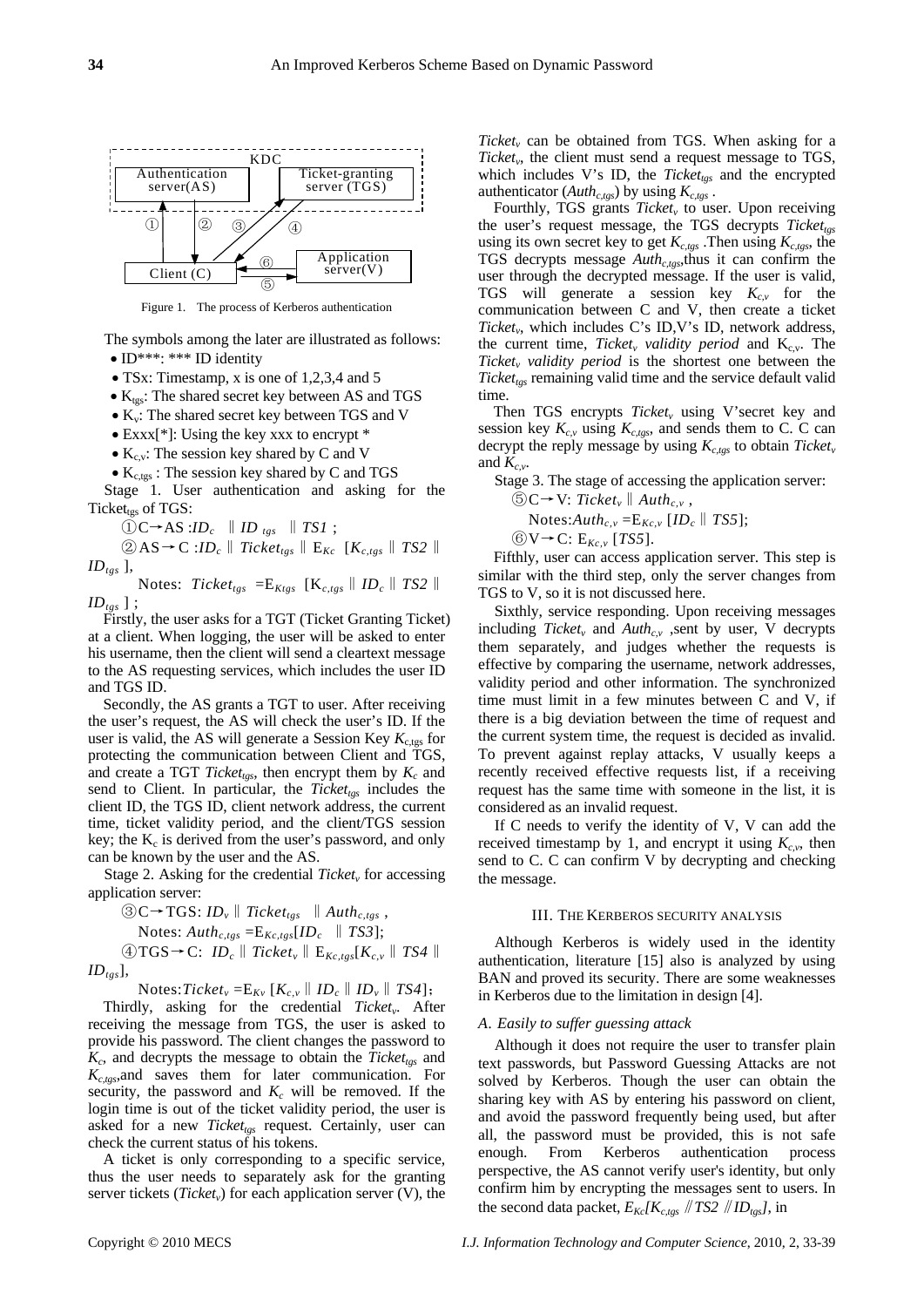Kerberos Protocol, session key is encrypted by  $K_c$ , which is the key derived from user password, and it is not necessary to verify the authenticity of the user when the servers are answering. But it is assumed that only legitimate users have the password. In practice, however, many users do not attach importance to choosing a strong password; on the contrary, in order to make them easy to remember, they often choose simple passwords. If a user chooses a poor password, it is possible for an attacker to successfully mount an offline dictionary attack by repeatedly attempting to decrypt, with successive entries from a dictionary, messages obtained which are encrypted under a key derived from the user's password. Once the attacker intercepted a response, password attack is easily to be formed.

# *B. Lacking of mutual authentication between client and server*

If Kerberos fail to realize interactive authentication between the user and the server, the authentication server is likely to be attacked by Denial of Service [11]. At the same time, the attacker can also deceive user by forging authentication server [8,11].

# *C. Easily suffer jacking connection attack*

Once the users pass the authentication, as long as Ticket, tickets are in validity, they can have access to any services. By sharing encryption in Kerberos, once the attackers intercept a cipher text, and get to known the plaintext, they can easily get  $K_{c,v}$ , thus to steal server information by disguising as a legitimate user.

#### *D. Time synchronization problem is a weakness*

In Kerberos V5, time is often used, such as the validity period of tickets and timestamps in authenticator, etc. If it is difficult to keep the times consistent, which are on local-distributed hosts, the Kerberos authentication system is hard to keep normal operation. Although Kerberos can tolerate certain time deviation between each host (the maximum deviation is defined by system administrator), and take it into account in programming, as each host clock cannot well keep walking accurate, the deviation will increase. If there is a bigger deviation between the local-distributed hosts' physical clock, a certain time synchronization protocol is necessary to be used, however this not only increases the complexity of Kerberos authentication system, but also brings out new security problems (which are caused by the clock synchronization protocol). In addition, if a host time is changed, the host cannot use Kerberos protocol. Furthermore, if there is something wrong with the Kerberos server time, the whole authentication system will be broken down. And in fact, it is difficult to synchronize clock with each other in a distributed network with various terminals.

# *E. The cost is too great by using timestamp to prevent replay attack*

A ticket with a long validity period is easily to suffer replay attack. Even it has short validity period, if an attacker is brilliant enough, the ticket still has the opportunity to be replay attack, besides the attacker may damage the system clock synchronicity. In order to use timestamp to prevent the replay attack, the server must achieve the following jobs:

① Comparing the actual client IP with the IP in ticket to check their consistency. ②Saving all effective triples (C, V, *TS*). ③Comparing each fresh received timestamp with the saved triples, If some are the same, the fresh is a replay attack. And also those outdated triples must be removed. ④As there may be many service processes running at the same time, the above operations of triples must be held mutexes by a certain mechanism.

Thus, if this server is too busy, its running speed will be significantly reduced.

# IV. THE IMPROVEMENT OF KERBEROS SCHEME BASED ON DYNAMIC PASSWORD

#### *A. The idea of scheme design*

In the original Kerberos system, the reasons caused the security problems mentioned as the above, mainly include the following: $(i)$  in the user authentication stage, user's identification is only on the basis of his static password, and there are not mutual authentication between users and AS;②in the service access stage, the communications between client and application server are lack of authentication mechanism. So, based on the thought of dynamic password, the improved Kerberos scheme can be drawn up as Fig.2. During the user initial authentication, the user authentication is not simply based on his password, but a big random number(called as salt) is used together to generate a security password, thus can prevent the Password Guessing. And using exchanging random number between the client and the server, the mutual authentication can be achieved. In addition, in the communication period between the client and application server, a connection authentication factor can be used to prevent the replay attacks.



Figure 2. The Schematic of improved scheme

#### *B. Brief of dynamic password*

Dynamic Password (DP) is also called One Time Password (OTP), which is used to solve the traditional problems which appear when the static Password authentication cannot cope with eavesdropping and replaying, forging, guessing, etc.

By means of DP, uncertainties will be considered in authentication information during the process of lodging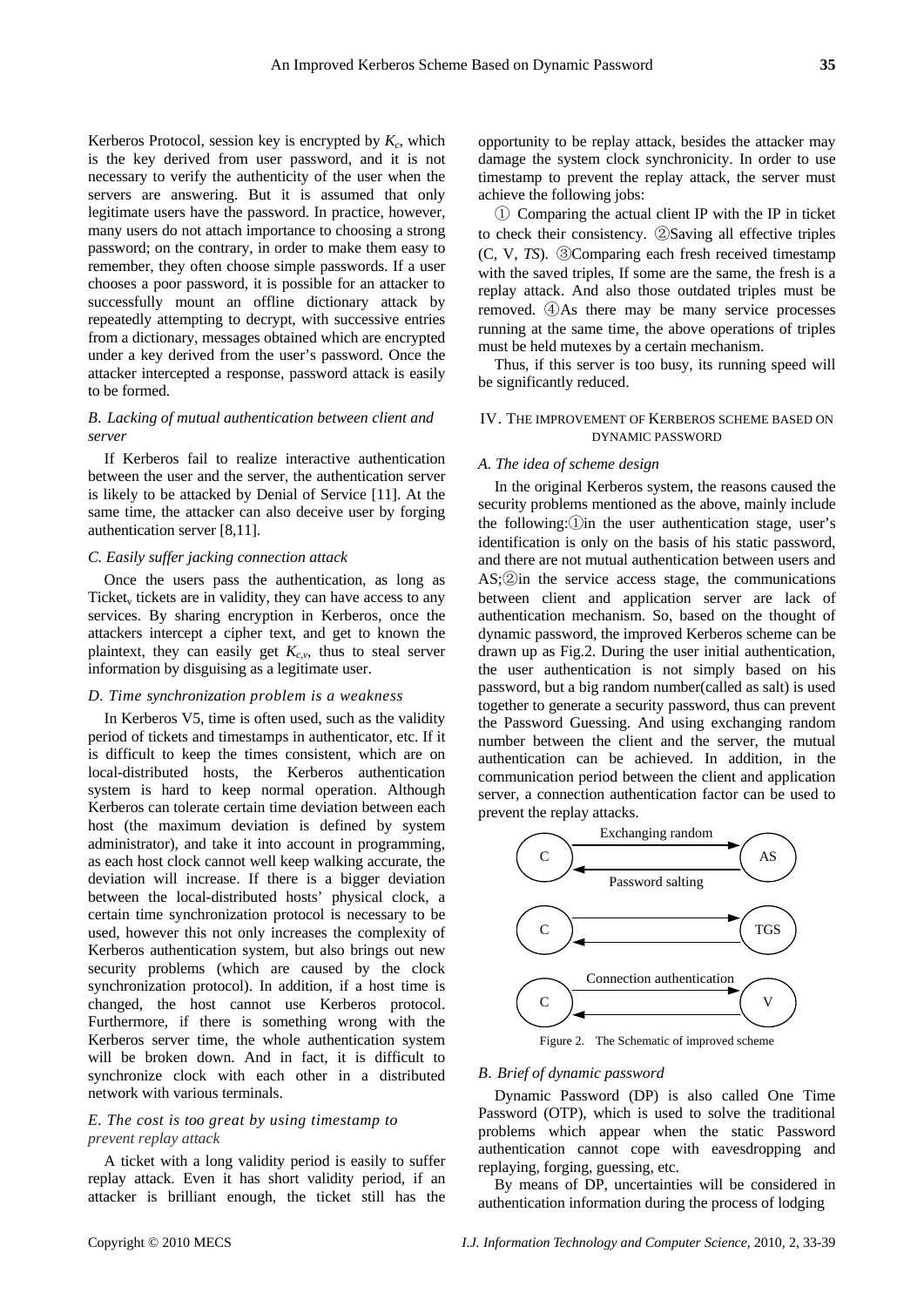to make authentication information different every time, which can improve the security of information in the process of lodging. This technology can effectively avoid replay attack, and solve the problems that the static password is likely to be stolen in transmission and database. Dynamic password authentication mainly realizes two schemes: S/KEY dynamic password authentication and asymmetric password authentication, which can better go against intercept replay attack. But S/KEY cannot withstand impersonating server attack and tracking attack, and at the same time there are some defects in safety, such as "stealing server information+speculation attack" and "jacking connection attack". In reference[17],an effective improved DP scheme was schemed out.

Taking the identity authentication process in communication between Alice and a Server as an example, the reference[17]'s dynamic password scheme can be stated in the following:

 Some symbols among the later are illustrated as follows:

*T*a ,*Ts* : Alice and server's timestamps, should be as accurate as 1 millisecond;

*PS* : Alice's authentication evidence stored in server;

*B* : A large random number generated by Alice;

*1) The process of user registering :*  Alice  $\rightarrow$  Server:  $E_{Kp}(PIN)/(PS \oplus B)) ||_{E_{Kp}}(B)$ 

**Step 1:** Alice chooses her identity symbol *PIN*( Personal Identification Number) and password *PW*, selects a large random number *B*. The client computes  $PS = g^{PIN/PW/B}$ , and figures out  $PS \oplus B$ , then sends  $E_{Kp}(PIN\mid/(PS \oplus B))$  and  $E_{Kp}(B)$  to server to ask for registering ( $H$  refers to hash function;  $K_P$  is as the public key of sever;  $E_{K_p}(\bullet)$  refers to encrypt the information in the parentheses with  $K_P$ );

**Step 2:** When receiving the registration information, the server uses its private key  $K_R$  to obtain  $PIN, PS \oplus B$  and *B* to check the uniqueness of *PIN*. If registration is found, Alice is required to choose another *PIN*. Otherwise, the server calculates:  $PS=(PS \oplus B) \oplus B$ , and finally stores *PIN*, *PS* and *B* in safety database. So far, the registration process is over.

2) The process of asking for authentication:  
\n①Alice → Server: PIN ||
$$
E_{K_P}(N_1)
$$
  
\n②Server → Alice:  $P \oplus g^{N_2} || g^{N_1} \oplus B||PS \oplus Ts||_{H(N_1)}$   
\n③Alice → Server:  $E_K \{Ts - Ta, g^{N_2}\}$   
\nNotes:  $K = (g^{N_2})^{PIN / PIV / B}$ 

④Server→Alice: acknowledgement for connection request

*Step 1:* Alice inputs her *PIN* and *PW*, the client generates a random number  $N_1$  and computes out  $g^{N_1}$ , then sends  $PIN$  and  $E_{K_p}(N_1)$  to server to request certification and establish connection;

*Step 2:* The server queries her *PIN* in user database, if there is not, then terminates the authentication, else the server computes  $g^{N_1}$ , queries the *PS* and *B* according the *PIN*, and generates a random number  $N_2$ , then computes out  $g^{N_2}$  and  $K = (PS)^{N_2}$ , sends  $PS \oplus g^{N_2}$ ,  $g^{N_1} \oplus B$ ,  $PS \oplus Ts$  and  $H(N_1)$  to the client;

*Step 3:* The client computes  $H(N_1)$ , and compares it with the  $H(N_1)$  received from the server, if not equal, then terminates the authentication, else it computes out *B* and  $PS = g^{PN \#PW \#B}$ . Using the *PS*, the client can compute  $PS \oplus (PS \oplus g^{N_2})$  and  $PS \oplus Ts$  to obtain  $g^{N_2}$  and *Ts* , respectively, and generate a *K* as  $K = (g^{N_2})^{PN \# PW \# B}$ , authentication information  $E_K \{Ts - Ta, g^{N_2}\}\$  to server. sends the then

*Step 4:* The server uses the *K* to decrypt  $E_K \{Ts - Ta, g^{N_2}\}\$  to obtain  $Ts - Ta$  and  $g^{N_2}$ , then comparing the received  $g^{N_2}$  with the sent, if they are equal, the server accepts the user authentication, and sets a connection authentication counter *i* as 1, then stores the  $Ts$  –  $Ta$  and *i*, else server terminates the authentication.

# *3) The process of services communication* Alice→Server: Service request $|| E_{K} \{ (Ts-Ta) \oplus i \}$

Server→Alice: Service response

*Step 1:* Once passing the initial authentication, the client will store the  $T<sub>S</sub> - T<sub>a</sub>$  and set *i* as 1. Then during the communication with server, the client must regularly (internals *t*) send the connection authentication factor  $E_{\kappa} \{ (Ts-Ta) \oplus i \}$  to the server, each sending, *i* should be added by 1.

**Step 2:** When receiving the ith connection authentication information, the server decrypts  $E_K$ {(*Ts*-*Ta*)  $\oplus$  *i*} to obtain (*Ts*-*Ta*)  $\oplus$  *i*, then compares it with the stored. If the result is same, the server keeps the connection with the client, and adds *i* by 1. Otherwise, if the connection authentication information is not received in time or is incorrect, the server will terminate the connection, once Alice needs to access the server again, she must start a new request for connection authentication.

#### *4) The security analysis of the scheme*

①In the scheme, with the introduction of big random factor B, the flexibility in modifying authentication basis can be strengthened. Normally, in order to keep user account safe, the password must be altered regularly, if a user thinks it is troublesome to remember a new password, he may generate a new PS through altering the random number without remembering a new password;②The scheme can effectively resist speculating password. The scheme uses dynamic password without directly transmitting password to authenticate, computing out  $g^{N_1}$  as secret key with  $N_1$ . By the difficulty of discrete logarithm problem, the attacker cannot obtain *B*, thus ensures the security of *PS*; ③ In the scheme, by exchanging random numbers, the mutual authentication between the client and the server AS can be realized, thus can prevent against replay attacks; ④Through regularly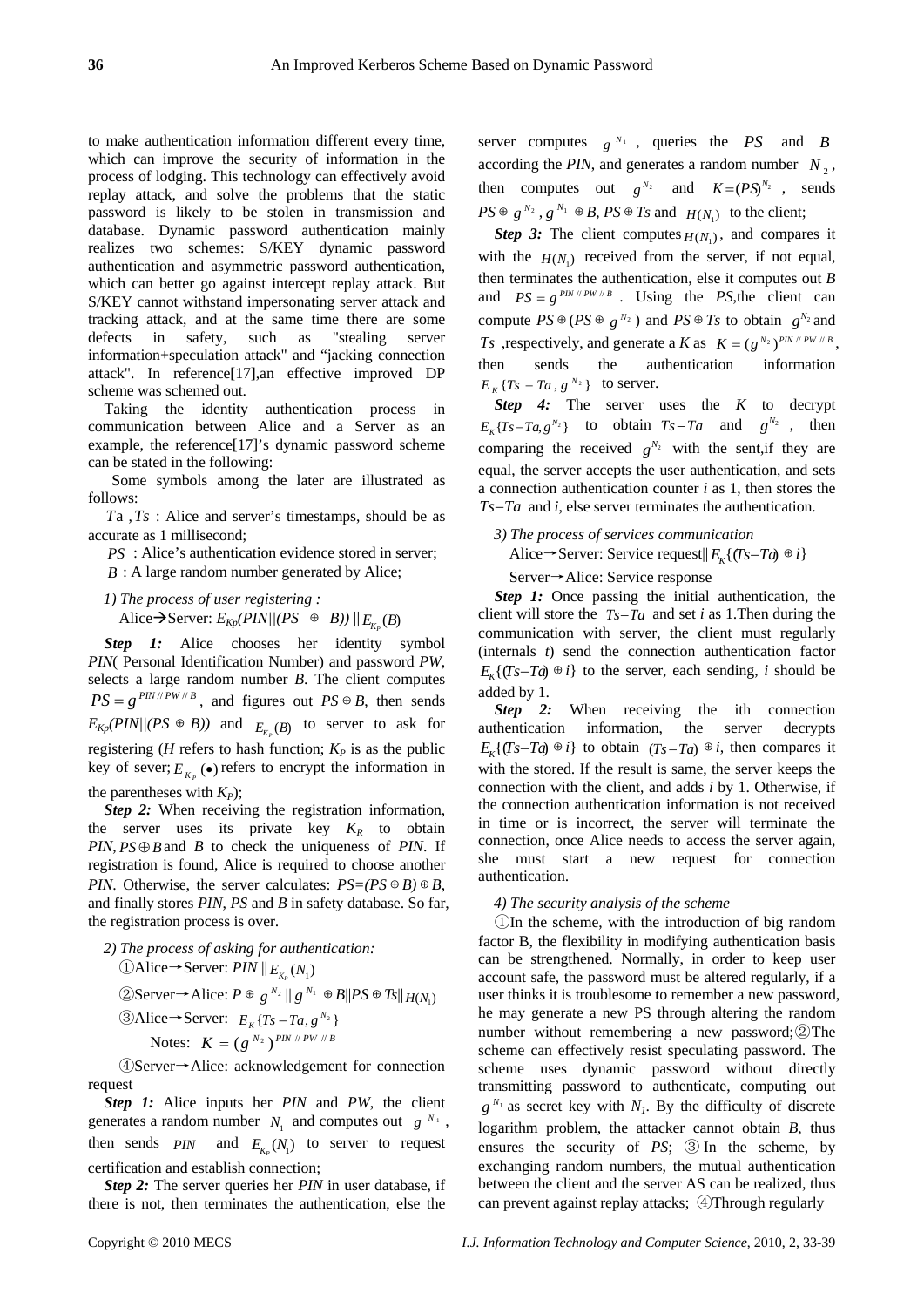(internals *t*) sending  $E_K$ {(*Ts*-*Ta*)  $\oplus$  *i*} to resist the jacking connection attacks. Because *t* is small, even if it is attacked, the attacker can just visit V in a *t* interval at most, thus effectively ensure the security of information application.

#### *C. The Kerberos improvement*

In this section, an improved Kerberos authentication scheme will be put forward by means of DP method.

*1) Improvement of register:* Firstly, a pair of keys  $(K_P, K_R)$  is chosen for the authentication server. Among them,  $K_P$  is public, and  $K_R$  is private. In an authentication domain, the authentication server only needs this pair of keys.

When registering, each user chooses identity symbol IDc and password, and selects a large random Number *B*, the client computes the credential  $PS=g^{\text{IDc/PW}/\text{B}}$ , the calculate  $PS \oplus B$ , send  $E_{Kp}(\text{IDc} \mid / (PS \oplus B))$  and  $E_{Kp}(B)$  to the authentication server and require registration (*H* refers to hash function;  $E_{Kp}(\cdot)$  refers to encrypt the information in the parentheses with  $K_p$ ). When receiving the registration information, the server uses private key  $K_R$  to obtains IDc,  $PS \oplus B$  and *B* to check the uniqueness of IDc. If registration is found, the user is required to re-choose an IDc. Otherwise, the server calculates: *PS*= $(PS \oplus B) \oplus B$ , and finally stores IDc ,*PS* and *B* in safety database. So far, the registration process is over.

*2) The improvement of authentication process:* In the process of authentication, random factor is introduced to realize two-way authentication. In applications accessing stage, connected authentication is increased to resist jacking connection attack. Specific improvement process is the following:

$$
\begin{array}{ll}\n\textcircled{1}C \rightarrow AS: ID_c \parallel ID_{tgs} \parallel E_{Kp}(N_I) \parallel TSI ; \\
\textcircled{2} AS \rightarrow C: ID_c \parallel g^{N_I} \oplus B \parallel E_{PS}(N) \parallel H(N_I) \parallel \\
\textcircled{1}Ticket_{tgs} \parallel E_{PS}[K_{c,tgs} \parallel TS2 \parallel ID_{tgs}], \\
\textcircled{1}Notes:Ticket_{tgs} = E_{Ktgs} \quad (K_{c,tgs} \parallel ID_c \parallel H^{n+1}(N) \parallel \\
\textcircled{1}TS2 \parallel ID_{tgs});\n\end{array}
$$

$$
\textcircled{3C}\rightarrow \text{TGS:}ID_{v} \parallel \textit{Ticket}_{\textit{tgs}} \parallel \textit{Auth}_{c,\textit{tgs}},
$$
  
Notes: 
$$
\textit{Auth}_{c,\textit{tgs}} = E_{Kc,\textit{tgs}}(ID_{c} \parallel \textit{TSS})
$$

- ④ TGS→C:*IDc*‖*Ticketv*‖E*Kc,tgs* (*Kc,v*‖*TS4*‖  $ID_{tgs}$ ),
- Notes:*Ticket<sub>v</sub>* =  $E_{Kv}$  ( $K_{c,v}$  ||  $ID_c$  ||  $ID_v$  ||  $TS4$ ) ;
- $\circledS$   $C \rightarrow V: Ticket_v \parallel H^n(N) \parallel Author_{c,v}$ , Notes: $\text{Aut}h_{c,v} = E_{Kc,v}$  (*ID<sub>c</sub>* || *TS5*) ;
- ⑥V→C:E*Kc,v*(*TS5*).
- 
- Specific steps as the follows:
- •The client C chooses random  $N_l$  and gets  $E_{Kn}(N_l)$ . Because  $K_P$  is the public key, only the private key can decrypt it and get correct  $N<sub>1</sub>$ . Therefore, the client and verified AS at the same time.
- •AS sends  $g^{N_i} \oplus B$  to the user, based on the difficulty of solving the discrete logarithm problem, only through knowing  $N_I$  can it get  $B$ , only with  $B$ can it calculate:  $PS=g^{IDc/PW/B}$ , and *N* and  $IK_{c,tgs}$ *TS2*  $/$  *ID*<sub>tss</sub>*I* can be obtained by using *PS*. By thisway, the authentication is realized and *N* is the computing seed to link the authentication.

 $\bullet$ By sharing  $K_V$ , TGS sends the initial connection authentication information  $H^{n+1}(N)$  to the application server. In the process of visiting, the client sends authentication information  $H^{n-i}(N)$ regularly (interval *t*) to maintain the connection with the server. The initial value of *i* is 1, and *i* is added by 1 each time when sending connection authentication information. After receiving the *ith*  $H^{n-i}(N)$ , V gets  $H^{n-(i-1)}(N)$ , and compares it with stored  $H^{n-(i-1)}(N)$ . If they are equal, authentication goes through and changes the stored value into  $H^{n-i}(N)$ . If the server does not receive user's authentication information timely and correctly, the connection with the user will be over.

The third, forth and sixth step in the improved program is the same with those in the original agreement.

# V. THE ANALYSIS OF THE IMPROVED SCHEME

# *A. The feasibility analysis of the improved scheme*

The improved scheme keeps the authentication main structure of the original one; it only adds some security protection fields in the data structure of the first, second and the fifth step. All added fields do not change the process of the original scheme, so the improved scheme is feasible.

Comparing to the original scheme, the amounts of computing have increased in the improved scheme, which are shown in Table 1. But in practice, it is very fast to do Hash, thus cannot cause an obvious decrease in authentication.

| TABLE I. | THE CONTRAST OF COMPUTING |  |
|----------|---------------------------|--|
|          |                           |  |

|                       | <b>Counts</b> |              |
|-----------------------|---------------|--------------|
| <b>Operation</b>      | The original  | The improved |
| Public key encryption |               |              |
| Symmetric encryption  |               |              |
| Discrete logarithm    |               |              |
| Hash                  |               |              |

#### *B. The analysis of the security of improved scheme*

The improved Kerberos scheme can effectively prevent the attack from password speculation, realize the two-way certification functions between the client and the server AS, and better resist the jacking connection attack. The specific instructions are below.

*a)* In the improvement scheme, with the introduction of big random factor B, the security can be enhanced effectively when the user uses a shorter password. Due to the authentication reference:  $PS=g^{IDc/\bar{P}W/B}$ , even if the user uses a shorter password (at least 64Bits), he also can obtain strong authentication basis. At the same time, the flexibility in modifying authentication basis can be strengthened, and the user can generate the new PS through setting the new PW. Besides, the new random B is also generated to obtain new PS without memorizing the new password. This can well meet the "password change regularly" rule.

*b)* In the improvement scheme, *PS* is used as the encryption key instead of *Kc* in the original scheme. By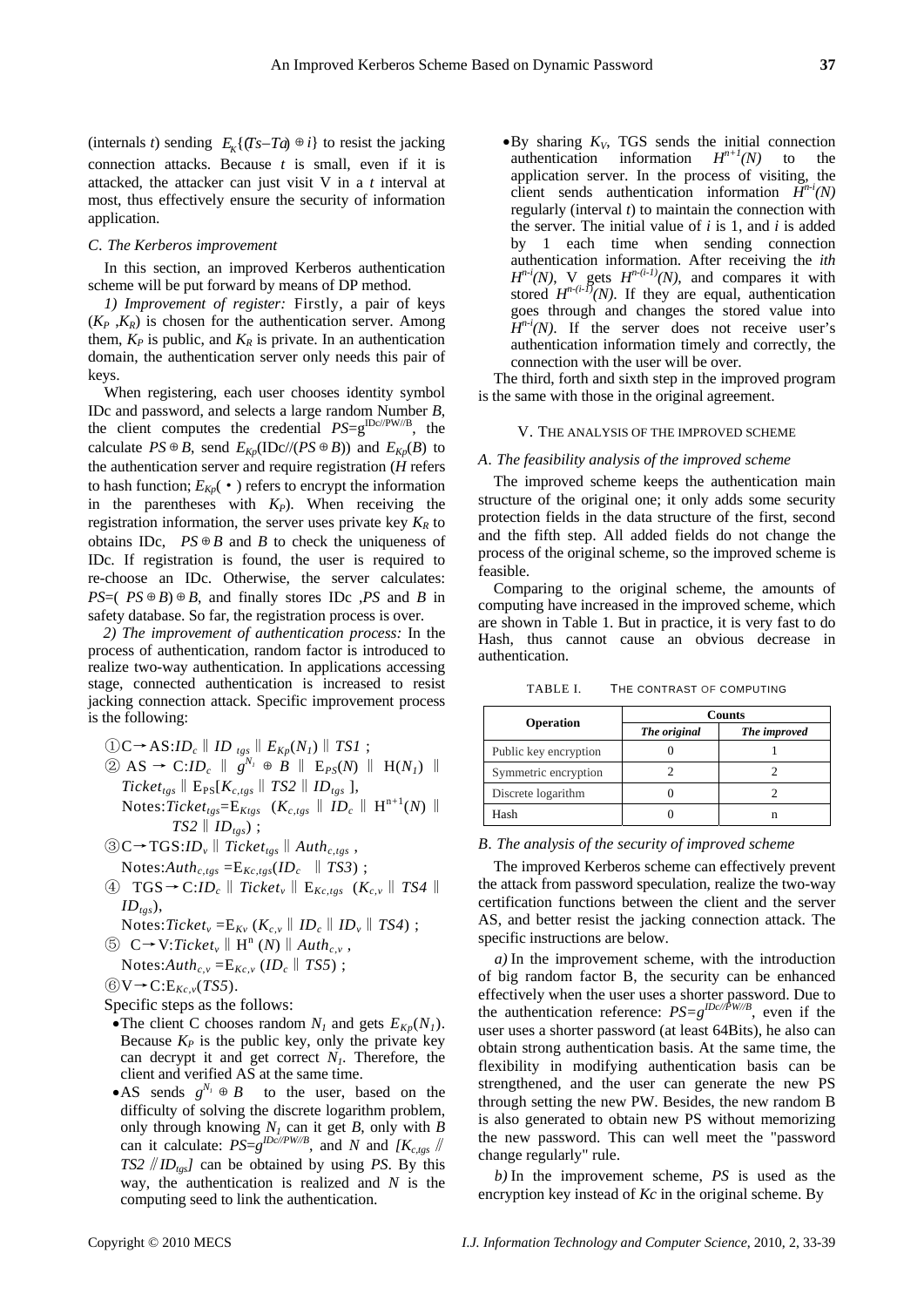*c)* using the difficulty of discrete logarithm of DH as the security basis and introducing random  $N_l$  as the authentication factors, it is difficult for the attacker to guess the *N1*, thus he cannot obtain *B* and calculate *PS*. Therefore the attacker can not obtain  $K_{c, \text{tors}}$ , and there is no risk of speculating password[8,9].

 $d$ ) By using random  $N<sub>1</sub>$ , the mutual authentication is achieved between the client and the server.

AS can be realized in the Improvement scheme. The client sends  $E_{Kp}(N_1)$  to AS, only having AS  $K_R$  can get  $N_1$ , then the client realizes authentication to AS through verifying  $H(N_1)$ ; when AS sending  $g^{N_1} \oplus B$  to the client, only by knowing  $N_l$  can we calculate  $B$ , thus to calculate *PS*, further to get the correct  $K_{c,tgs}$ . Finally, the authentication to the client is realized.

*e)* The application server realized the authentication to the client by the connection authentication computing seed *N* produced by AS. Based on a Hash operations on  $H^{n}(N)$  which is send to the client, compared with  $H^{n+1}(N)$ from the TGS, the authentication to the client is realized.

*f)* The improvement scheme can effectively resist jacking connection attack. The client sends  $H^{n-i}(N)$ regularly to the application server V. After receiving it, V carried Hash operation again to get  $H^{n-(i-1)}(N)$  and compare it with the stored  $H^{n-(i-1)}(N)$ . If they are equal, authentication gets through and  $H^{n-(i-1)}(N)$  is modified to  $H^{n-i}(N)$ . Otherwise, if the server did not receive the correct authentication information from the user timely, the connection with the user will terminate. Because it is small, even if it is attacked, the attacker can just visit V in a t interval at most, thus effectively ensure the security of information application.

*g)* The requirements of timestamps are effectively decreased. Timestamp is no longer used to prevent replay attack, and it is mainly used to assist in determining the validity of tickets. So, the requirements of system time synchronization become greatly lower, and the complexity of time synchronization can be effectively decreased in a distributed network.

*h)* The improvement scheme can effectively prevent replay attack. During accessing application service, that the client sends  $H^{n-i}(N)$  regularly to the application server can effectively prevent replay attack. Namely, if an attacker snaffles a ticket, which is in validity period, but owing to the unidirectional of Hash operations, he cannot constructe the  $H^{n-i-1}(N)$  from  $H^{n-i}(N)$ , therefore, through the replay connection requests, the application server cannot compute a legal connect evidence, thereby it can effectively prevent against the replay attacks.

#### VI. CONCLUSION

Aiming at several typical security problems in Kerberos authentication program, by using dynamic password techniques, this paper made some improvements which can effectively enhance the security performance of Kerberos authentication program, which is more practical than the original scheme. However, on the basis of keeping the authentication main structure of the original scheme, the improved scheme still exists some weaknesses:

1) Similar to the original scheme, there is such a hypothesis: KDC user database is absolutely safe, however, once the database is broken through, all user information might be exposed, it will result in certification system failure. To solve this problem, a token generating algorithm (TGA) may be considered, each time a user is authenticated successfully, the algorithm computes a token and sends it to the user for the next request, but the server doesn't keep this token. When the user asks for authentication again, the KDC does not only to verify his personal information, but also verify his token by calculating; its process is shown in Fig.3. Thus, even an attacker obtains the user information, he cannot pass through the authentication.



Figure 3. The authentication principle based on token

2) The session can be eavesdropped. Because this scheme uses symmetry encryption communication mechanism same as the original scheme, the session keys between the client and the server are generated by the Kerberos, therefore Kerberos can eavesdrop those session and does not burden, it is shown in Fig.4. To solve this problem, key agreement can be considered, if the session key generated by communications mutual consultation, the third-party wiretapping information may be avoided.



For the above problems, here only the feasible solutions are given, and the specific work needs to be studied further.

#### ACKNOWLEDGMENT

This work is supported by Artificial Intelligence (College) Key Laboratory of Sichuan Province Natural Science Funds (2008RK004 and 2008RK006). Thanks to all literature authors.

#### **REFERENCES**

- [1] B. Clifford Neuman,Theodore Ts'o.Kerberos: An Authentication Service for Computer Networks. IEEE Communications Magazine,Volume 32, Number 9, pages 33-38, September 1994.
- [2] John T. Kohl, C. Neuman : The Kerberos Network Authentication Service (V5),RFC 1510, September 1993